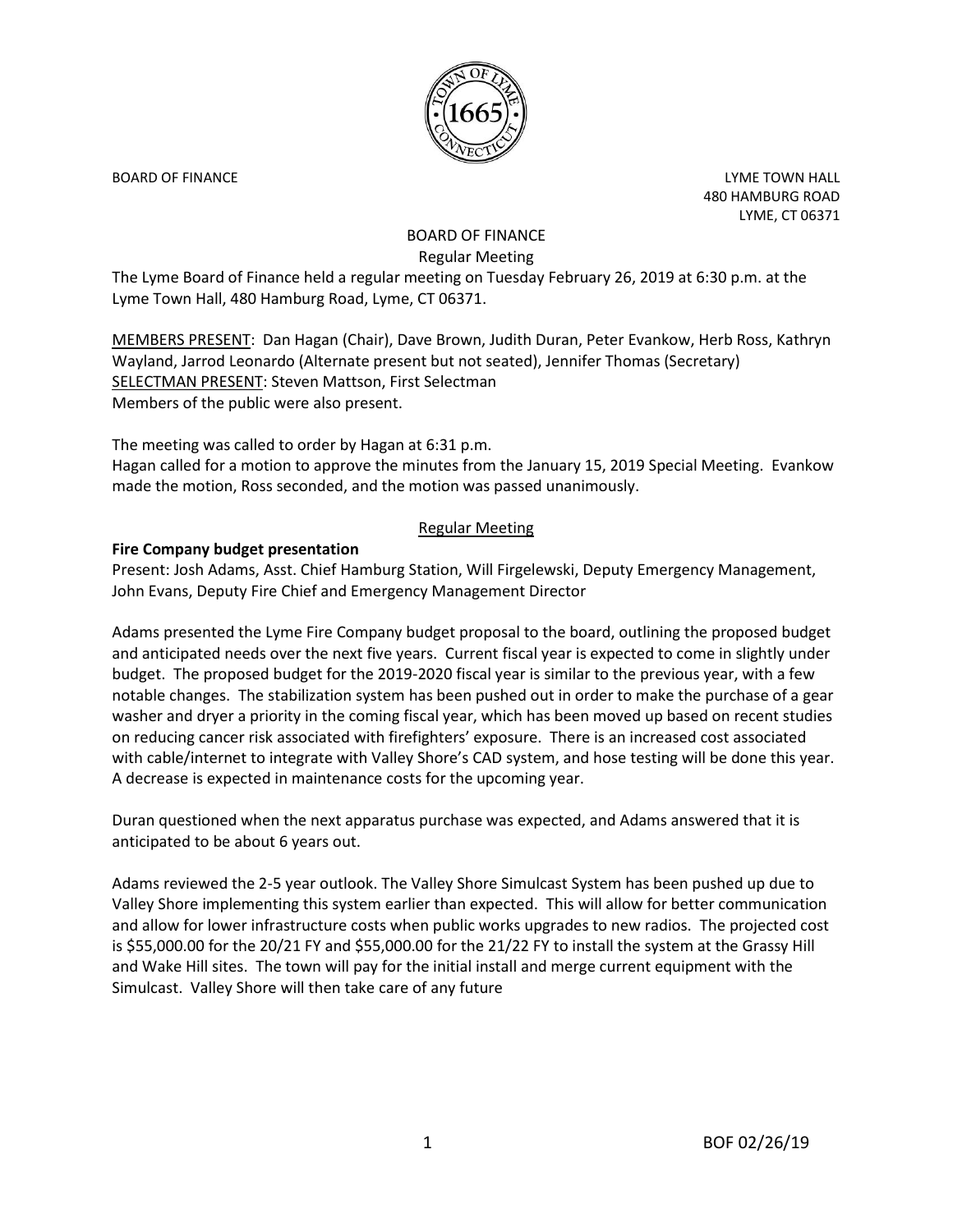maintenance. While this could be pushed out, there is no guarantee there will be room on Valley Shore's system at that time.

A rolling line item for \$60,000 has been added to 22/23 FY for replacement of an aging SCBA Compressor and Fill Station. The system is currently in working order, and this expense would only arise if the system fails.

Adams also presented a summary of the new ESO System, which allows for tracking volunteer hours, incidents, training hours, events, etc. The Fire Company will continue to attend events and school programs as a source of outreach and recruitment within the community. There will be a fundraising/recruitment table set up at Essex Savings Bank and an appeal letter will go out every 2-3 years.

# **Approve a one-year extension to Seward and Monde, Certified Public Accountants, for accounting services**

Hagan stated that Seward and Monde has agreed to extend the current pricing for one year and called for a motion to approve a one-year extension of the contract. Evankow moved the motion, Duran seconded, and the motion passed unanimously.

# **Appoint Seward and Monde as the auditor for the 2018-2019 fiscal year**

Hagan called for a motion to appoint Seward and Monde the auditor for the 2018-2019 fiscal year. Wayland moved the motion, seconded by Duran, and the motion passed unanimously.

## **Review the 2019 Board of Finance meeting schedule**

Hagan verified that all members have received a copy of the 2019 schedule and called for any questions or discussion.

## **Library budget presentation**

Present: Jack Sulger (Library Board Chair), Theresa Conley (Library Director), Jeanne Rutigliano (Lyme Public Library Foundation Secretary)

Sulger presented the proposed budget for the next two fiscal years. The budget for the current year is on track. The state budget is still in progress, which may affect the interlibrary loan program and a discount of 45% on purchasing new books.

The library has developed job descriptions, updated policies and procedures and implemented a behavioral policy. Two streaming services have been added. The development of a strategic plan is underway. The library is looking for input from residents, town leaders, and library staff to shape this plan.

Hagan asked about building costs, and Mattson stated that health insurance, campus and building maintenance, and data processing fees are all included in the town budget.

Evankow asked for clarification on the dues, travel, and miscellaneous line item.

Conley responded that this category includes professional association dues, conference travel costs, museum pass purchases, memorial donations, and receptions held at the library. This cost varies but the projected number is comparable to previous years.

Brown questioned whether there is any anticipation that the Lyme Public Library Foundation support will go up over time.

Rutigliano spoke on behalf of the Lyme Public Library Foundation. The current endowment balance is \$1,172,386.00. They have received \$10,197.00 in appeals so far. The foundation contributes 4% of the